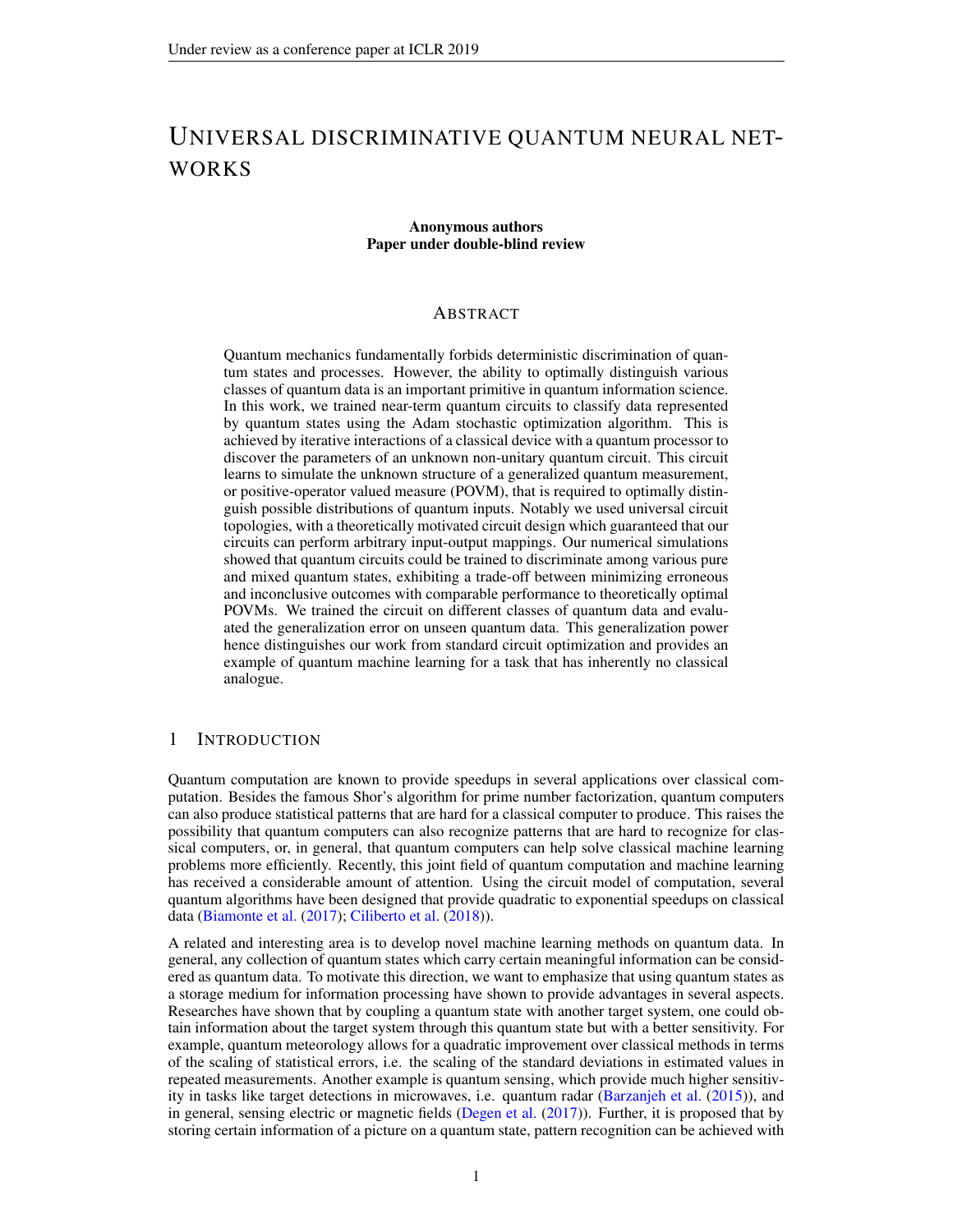much fewer damage done to this picture if it is very sensitive to the exposure of light (Schaller  $\&$ Schützhold [\(2006\)](#page-11-0)).

Certain types of quantum data are special in that they are inherently quantum mechanical. They could be produced from materials fabricated in certain exotic quantum state or could be the result of quantum information processing procedures. Here we could conjecture the inherent advantage of using quantum computers to recognize and classify these natural quantum data. For example, topological materials made in the exotic topological phase have non-classical electronic properties and are promising materials to build fault-tolerant quantum computers [\(Qi & Zhang](#page-10-0) [\(2011\)](#page-10-0); [Karzig](#page-10-1) [et al.](#page-10-1) [\(2017\)](#page-10-1)). However, predicting the phase of topological materials has been a very challenging problem, but recently it was shown that quantum neural networks could be used to recognize the phase of a quantum state [\(Cong et al.](#page-9-4) [\(2018\)](#page-9-4)). In addition, the promised security of quantum com-munication protocols and a surge of ideas in quantum communication networks [\(Kimble](#page-10-2) [\(2008\)](#page-10-2); [Ren et al.](#page-10-3) [\(2017\)](#page-10-3)) further stimulates the research into the topic of quantum data.

In this work, we explored the general problem of classifying quantum data. This problem could be considered as an extension of the well-researched field *quantum state discrimination*, which identifies a quantum state among a set of possible candidates of which one has complete knowledge *a priori*. Quantum state discrimination already found applications in many fields such as quantum key distribution [\(Bennett](#page-9-5) [\(1992a\)](#page-9-5)) and cryptography [\(Barnett & Croke](#page-9-6) [\(2009\)](#page-9-6); [Bergou](#page-9-7) [\(2007\)](#page-9-7)). A key challenge for the discrimination of quantum states is that a deterministic discrimination is impossible when the complex vectors representing the candidate states are not orthogonal, i.e. when their overlaps are non-zero. Therefore, the central task of quantum state discrimination is to find the optimal discriminative measurement that one should perform for those states.

However, it is not possible to directly apply quantum state discrimination to classify the quantum data. Firstly, it is inappropriate to assume that one possesses the complete knowledge of the data *a priori*, which are often only samples generated from the data collection process. Also, even with all the quantum data available, obtaining the complete knowledge of them (i.e. the density matrices describing them) are very expensive. In addition, *quantum state discrimination* often fails to give the optimal discriminative measurement in an analytically closed form, unless the quantum states are already orthogonal or possess certain symmetry properties [\(Barnett & Croke](#page-9-6)  $(2009)$ ). In cases it fails, one may use numerical optimization algorithms to find the optimal measurement. However, the exponential increase of the dimension of the density matrices renders the numerical optimization inefficient.

Due to the limitations of quantum state discrimination, it is then a natural question whether we can use a quantum computer to help with the optimization procedure. Here we utilize a hybrid quantumclassical approach to directly learn the design of a shallow quantum circuit for the classification of quantum data. In this hybrid scheme, a classical computer is used to interactively change a quantum circuit and optimize the output of the quantum computer. Recently a string of works focusing on this hybrid scheme for training quantum circuits for a wide range of tasks have been proposed [\(Banchi](#page-9-8) [et al.](#page-9-8) [\(2016\)](#page-9-8); [Wan et al.](#page-11-1) [\(2017\)](#page-11-1); [Innocenti et al.](#page-10-4) [\(2018\)](#page-10-4); [Romero et al.](#page-11-2) [\(2017\)](#page-11-2); [Mitarai et al.](#page-10-5) [\(2018\)](#page-10-5); [Farhi & Neven](#page-9-9) [\(2018\)](#page-9-9); [Verdon et al.](#page-11-3) [\(2017\)](#page-11-3); [Li & Benjamin](#page-10-6) [\(2017\)](#page-10-6); [Grant et al.](#page-9-10) [\(2018\)](#page-9-10); [Schuld et al.](#page-11-4) [\(2018\)](#page-11-4)), with major players in quantum computing hardware releasing software toolkits for hybrid quantum-classical models. This makes the hybrid scheme a promising area in quantum computation.

Our approach described here is novel in two perspectives. First, we used a quantum circuit ansatz that is motivated for implementation on near-term devices. This ansatz is shallow in depths but possess the full power of quantum computation, i.e. it can perform any unitary transformation allowed in quantum mechanics. It comprises gates from a universal gate set consisting of C-NOT and single-qubit gates, motivated by the fact that their implementations are known for the currently most used experimental architectures. It is nearly optimal in terms of the number of C-NOT gates it has, which is also an important feature for an implementation on near-term devices. Second, unlike previous works on quantum state discrimination, we focused on the generalization ability of our circuit, i.e., we trained the circuit on a specific range of the parameters with the goal of maximizing its generalization performance, hence considering a learning framework. This distinguishes our work from the pure optimization problem for the state discrimination task, which is optimizing the circuit to distinguish only a concrete set of states. We showed that this universal quantum circuit can be trained as a discriminator for classification of non-orthogonal quantum data sampled from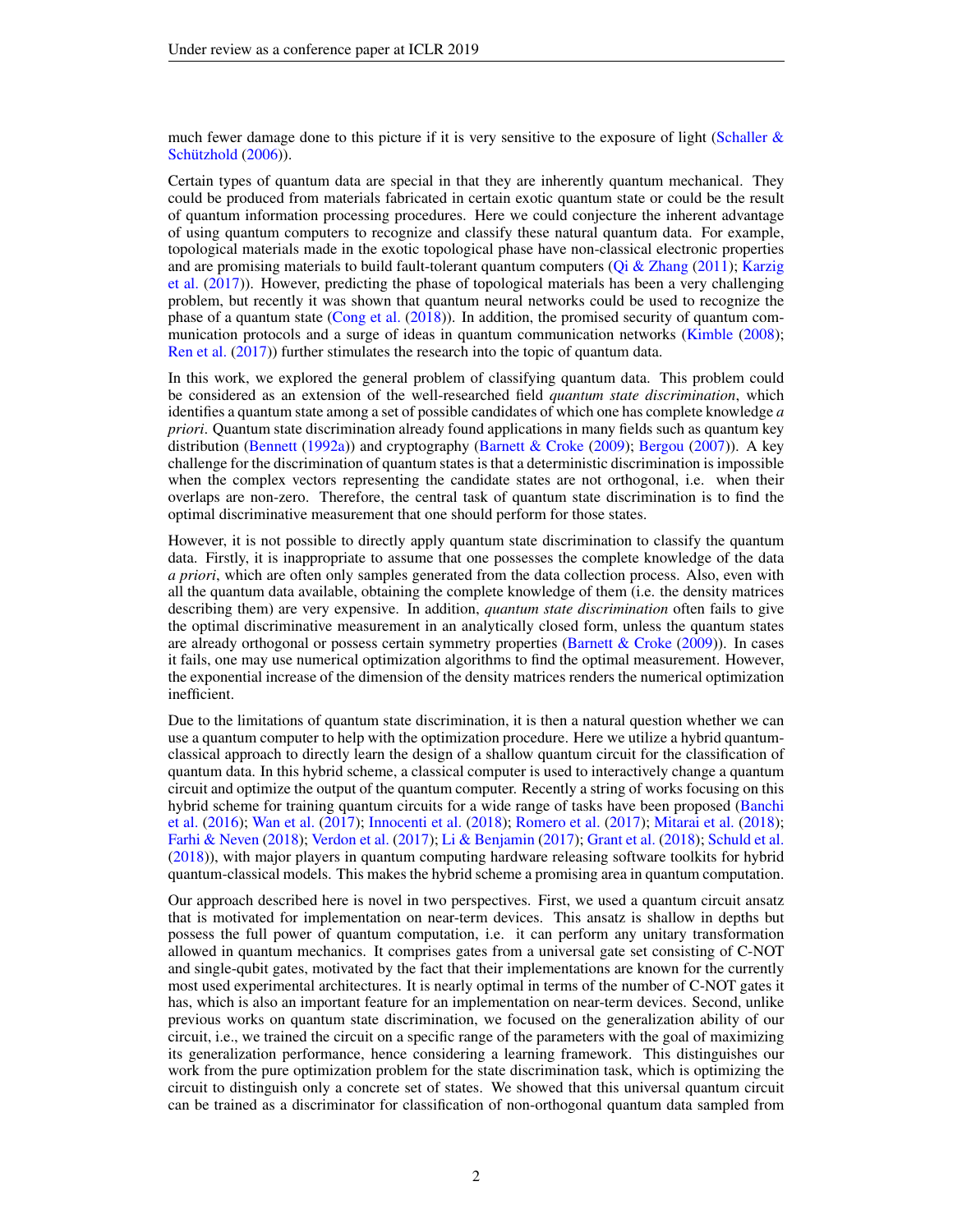various different probability distributions. Our discriminator can achieve a near-zero error rate by producing inconclusive signals.

# 2 DATASET AND OUR APPROACH

In this work, we propose a novel approach to train a universal quantum circuit to classify quantum data, which are stored in qubits. In this section, we first explain the mathematical descriptions of quantum states, operations and measurements on these states. We then specify the quantum data we used in this work for classification. Next, we outline the approach we took to optimize a universal quantum circuit which was used to classify the quantum data. We defer the detailed decomposition of this quantum circuit in Appendix [A.](#page-12-0)

**Mathematical descriptions** Quantum states are described by density matrices, which are Hermitian, positive semi-definite complex matrices of unit trace, and commonly denoted by the symbol  $\rho$ . For the quantum states which stores certain useful information, we may assume that they could be parameterized by certain parameters which follow certain probability distributions specific to the information they carried. For classification, we are normally presented with an unknown quantum state, belonging to families of quantum states, each described mathematically by:

$$
\rho_i(a_i), \, a_i \sim \alpha_i,\tag{2.1}
$$

where i is the label for different families,  $\rho_i(a_i)$  is the density matrix describing a quantum datum in the family *i*, parametrized by  $a_i$ . The parameters  $a_i$  are assumed to follow the probability distribution  $\alpha_i$ . When training a quantum circuit for classification,  $a_i$  are samples drawn according to the distribution  $\alpha_i$ .

Transformations on quantum states are described by a complex unitary matrix  $U$ , which transforms a quantum state  $\rho$  according to the rule:

$$
\rho \to U \rho U^{\dagger}.
$$
\n(2.2)

A measurement on the quantum state  $\rho$  is described by a set of matrices  $\{M_i\}$ , which are Hermitian, positive semi-definite and sum to the identity matrix, i.e.  $\sum_j M_j = 1$ . Here j labels the possible measurement outcomes, and the probability  $p_i$  that this particular measurement outcome is detected is,

$$
p_j = \text{Tr}(M_j \rho),\tag{2.3}
$$

where  $Tr$  is the trace operator. Such a collection of matrices  $M_j$  is commonly called a *positiveoperator valued measure* (POVM). A common example of POVM is a *projection-valued measure* (PVM). In the case of a PVM, each  $M_j$  is a projector into some linear subspace and different  $M_j$ are orthogonal to each other, i.e.  $M_j \dot{M}_i = \delta_{ij} M_j$ . Any POVM could be realized by a quantum circuit, which consists of a series of unitary matrices (transformations) and measurements in the computational basis. Conversely, a quantum circuit which is parameterized by some parameters and has measurements could also represent many different POVMs. There exists a quantum circuit which could represent any POVM with a fixed number of possible measurement outcomes. Such a circuit is called a universal discriminator in this paper, and a specific one which we used is discussed in Appendix [A.](#page-12-0)

Our Dataset For this work, we restricted our attention to the classification of two families of quantum states stored in 2 qubits. Our first family consists of pure states, parametrized by a real number  $a \in [0, 1]$ :

<span id="page-2-0"></span>
$$
\psi_1(a) = \left(\sqrt{1 - a^2}, 0, a, 0\right), \ \rho_1 = |\psi_1(a)\rangle\langle\psi_1(a)|. \tag{2.4}
$$

The second family consists of mixed states  $\rho_2(b)$  where  $b \in [0, 1]$ . Specifically,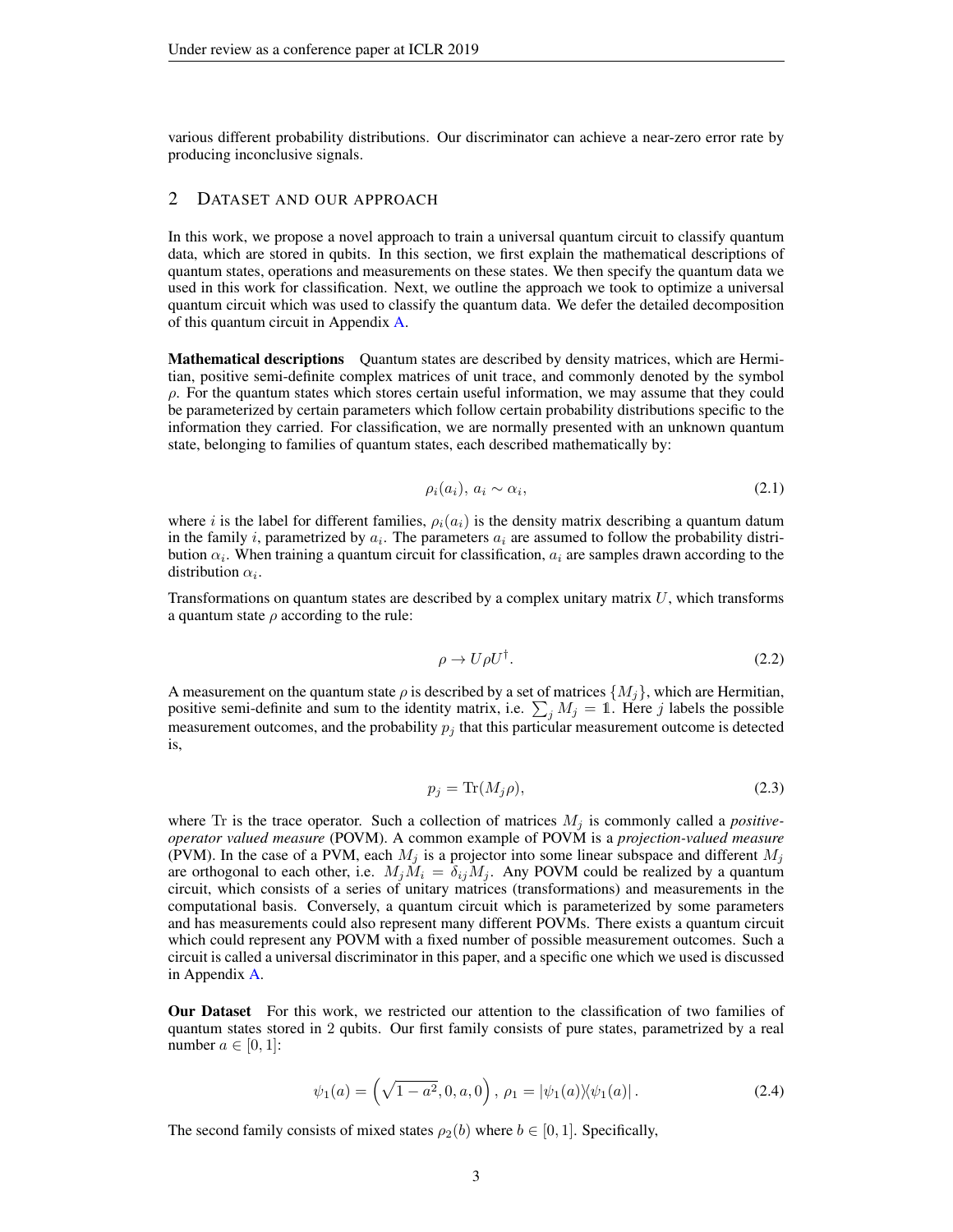$$
\psi_{2/3} = \left(0, \pm \sqrt{1 - b^2}, b, 0\right), \ \rho_2 = \frac{1}{2} |\psi_2\rangle\langle\psi_2| + \frac{1}{2} |\psi_3\rangle\langle\psi_3| \,. \tag{2.5}
$$

The overlap between  $\psi_1$  and  $\psi_{2/3}$  is ab, and hence our data in two families are non-orthogonal. In the case when a is a fixed value, and  $b = \frac{1}{\sqrt{2}}$  $\frac{1}{2}$ , the maximal success rate for unambiguously discriminating between  $\rho_1$  and  $\rho_2$  has been theoretically studied, and an experimental demonstration is available [\(Mohseni et al.](#page-10-7) [\(2004\)](#page-10-7)). The specific distribution we have tested in our experiments are summarized in Table [1.](#page-3-0) To generate the data for the training, validation, and testing of our circuits, we randomly sampled points from the corresponding distributions.

<span id="page-3-2"></span>

|        | Family 1 $(\rho_1(a))$ | Family 2 $(\rho_2(b))$         |
|--------|------------------------|--------------------------------|
| Case 1 | $a\in[0,\overline{1}]$ | $b \in [0, 1]$                 |
| Case 2 | $a \approx 0.25$       | $b \approx \frac{1}{\epsilon}$ |
| Case 3 | $a \approx 0.25$       | $b \in [0, 1]$                 |
| Case 4 | $a \in [0,1]$          | $b \approx -$                  |

<span id="page-3-0"></span>Table 1: A summary of different test cases we classified in this work. Here  $a(b) \in [0, 1]$  represents that  $a(b)$  follows a uniform distribution in [0, 1].  $a(b) \approx 0.25(\frac{1}{a})$  $\frac{1}{2}$ ) represents that  $a(b)$  follows a normal distribution with mean  $0.25(\frac{1}{\sqrt{2}})$  $\overline{z}_{\overline{2}}$ ), standard deviation 0.05, and which is truncated in [0, 1].

Approach. Overall, there are two major strategies to cope with our inherent inability to perform deterministic discrimination of quantum states: (a) *Minimum-error discrimination*: In this strategy, the task is to minimize the probability that the inevitable errors occur in the classification. (b) *Unambiguous discrimination*: In this strategy, the discriminator has one more output prediction than the number of classes it tries to classify: an inconclusive outcome. The task is to eliminate the error rate of the discriminator while minimizing the probability of this inevitable inconclusive outcome. A pure unambiguous discrimination with strictly zero error rate is not guaranteed to be possible for arbitrary quantum data. From the perspective of numerical optimization, one needs to allow for some small but non-zero errors to happen.

In this work, we used the machine learning approach to train a universal quantum circuit capable of giving any quantum measurements with four possible measurement outcomes  $m_{i_2i_1}$ , where  $i_1, i_2 \in \{0, 1\}$  are the measurement outcomes of the first and the second qubit respectively. The parameterization of this circuit is discussed in Appendix [A.](#page-12-0) By assuming that input  $\rho_1(a)$  produces the output  $m_{00}$  or  $m_{10}$ , input  $\rho_2$  produces the output  $m_{01}$ , and assuming that  $m_{11}$  is the inconclusive output, this circuit acts as a discriminator. Therefore, we could trivially define various probabilities (success probability  $P_{\text{sur}}$ , error probability  $P_{\text{err}}$ , and inconclusive probability  $P_{\text{inc}}$ ) with respect to an input training data with known class label. For example, when  $\rho_1$  is the input, the probability of detecting  $m_{01}$  is the  $P_{\text{err}}$ , the probability of detecting  $m_{11}$  is the  $P_{\text{inc}}$ . In this work, we performed experiments on simulated quantum computers, where these probabilities were available. We note that on real quantum computers, these probabilities can be estimated through repeated measurements on replicated data, up to some precision.

To train the circuit, we used a heuristically motivated loss function defined in Eq. [2.6,](#page-3-1) which is the averaged absolute difference between the desired probabilities and the measured probabilities. It contains hyperparameters  $\alpha_{\text{err}}$  and  $\alpha_{\text{inc}}$  to balance between the erroneous outcomes and the inconclusive outcomes:

<span id="page-3-1"></span>
$$
J = \sum_{i} \frac{1}{|S_i|} \sum_{a_i \in S_i} |P_{\text{suc}}(\rho_i(a_i)) - 1| + \alpha_{\text{err}} \sum_{i} \frac{1}{|S_i|} \sum_{a_i \in S_i} |P_{\text{err}}(\rho_i(a_i)) - 0| + \alpha_{\text{inc}} \sum_{i} \frac{1}{|S_i|} \sum_{a_i \in S_i} |P_{\text{inc}}(\rho_i(a_i)) - 0|.
$$
 (2.6)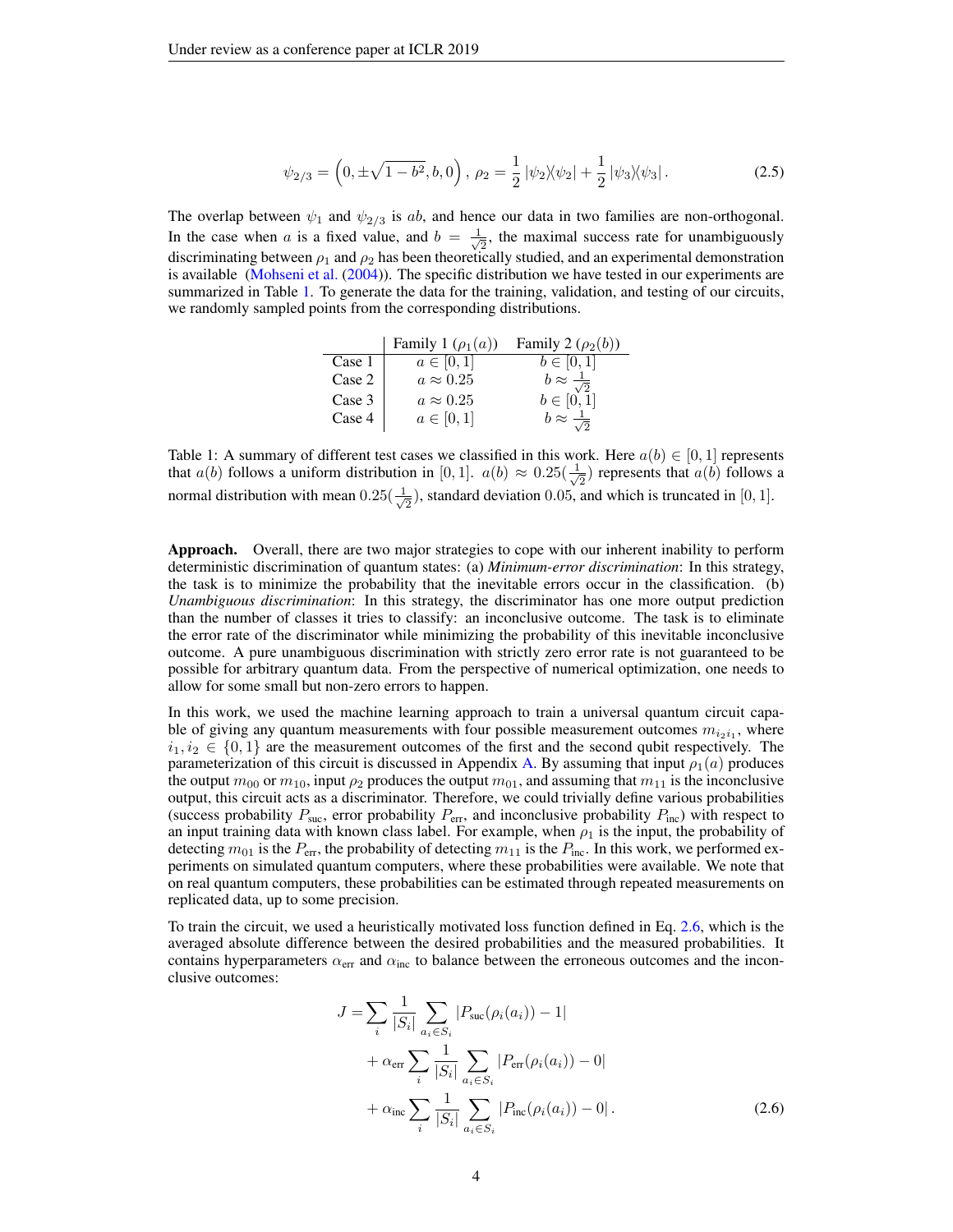Here we assumed that for each family of quantum states, we had been supplied with a set  $S_i$  of training samples, where each class was labeled by i. Then  $|S_i|$  denotes the number of samples in the training sets  $S_i$ ,  $\alpha_{\text{err}}$  is the penalty for making errors, and  $\alpha_{\text{inc}}$  is the penalty for giving inconclusive outcomes.  $P_{\text{sur}}(\psi)/P_{\text{err}}(\psi)/P_{\text{inc}}(\psi)$  are the probabilities of giving a correct/erroneous/inconclusive measurement outcome for the specific input quantum data  $\rho_i$ . This loss function measures the performance of our quantum circuit as a minimal-error discriminator (when  $\alpha_{\rm err} < \alpha_{\rm inc}$ ) or as an unambiguous discriminator (when  $\alpha_{\text{err}} > \alpha_{\text{inc}}$ ).

To train this circuit, we used the Adam optimization algorithm [\(Kingma & Ba](#page-10-8)  $(2014)$ ), and the gradients were calculated by the forward difference formula.

For our specific problem of classifying  $\rho_1$  and  $\rho_2$  as defined in Eq. [2.4](#page-2-0) and Eq. [2.5,](#page-3-2) we defined an extra set of success/erroneous/inconclusive rates in Eq. [2.7](#page-4-0) to summarize and compare the performance of different trainings:

<span id="page-4-0"></span>
$$
P_s = \frac{1}{3} P_s(\rho_1)_{\text{avg}} + \frac{2}{3} P_s(\rho_2)_{\text{avg}}
$$
  
=  $\frac{1}{3} P_s(\psi_1)_{\text{avg}} + \frac{1}{3} P_s(\psi_2)_{\text{avg}} + \frac{1}{3} P_s(\psi_3)_{\text{avg}}$  (2.7)

where s stands for *suc* (successful), *err* (erroneous) or *inc* (inconclusive). The subscript *avg* means that the probabilities are calculated as the value averaged in all samples available in either the training set, or the test set (but not both). The choice of weights  $(\frac{1}{3}$  and  $\frac{2}{3})$  in the Eq. [2.7](#page-4-0) was made to be consistent with the paper [Mohseni et al.](#page-10-7) [\(2004\)](#page-10-7).

### <span id="page-4-1"></span>3 THEORETICAL ANALYSIS

Here we describe a theoretical result to which we will compare our numerical results. First, we mention a general result. Assume we have a family of quantum data  $\rho(a)$ , each one is parameterized by a and occur with a probability  $P(a)$ . Assume in addition that we have a quantum measurement described by a POVM with elements  $\{\Pi_i\}_{i\in\mathbb{N}}$ , where i labels different measurement outcomes. Then, the probability of detecting measurement outcome  $i$ , averaged over any possible quantum data  $\rho(a)$ , is,

$$
\int \operatorname{Tr}(\Pi_i \rho(a)) P(a) da = \operatorname{Tr} \left[ \int \Pi_i \rho(a) P(a) da \right] = \operatorname{Tr} \left[ \Pi_i \int \rho(a) P(a) da \right]
$$
  
=  $\operatorname{Tr}[\Pi_i \rho],$  (3.1)

where  $\rho \equiv \int \rho(a)P(a)da$ , and the integration of the matrix is done in an element-wise fashion. Therefore, if  $\text{Tr}(\Pi_i \rho) = 0$  for some i, then  $\int_D \text{Tr}(\Pi_i \rho(a))P(a) = 0$  for any subset D with nonzero measure in the whole parameter space of a. This is due to the fact that  $\text{Tr}[\Pi_i \rho(a)]P(a) \geq 0$ for any parameter a.

Applied to the problem of unambiguous discrimination, it is obvious that the problem of unambiguously discriminating  $\rho_1 = \int_a \rho_1(a) P_1(a) da$  and  $\rho_2 = \int_a \rho_2(a) P_2(a) db$ , is equivalent to the problem of unambiguously discriminating the family  $\rho_1(a)$ ,  $\forall a$ , from the family  $\rho_2(b)$ ,  $\forall b$ , where  $P_1(a)/P_2(b)$  is the probability of occurrence of  $\rho_1(a)/\rho_2(b)$ . That is, if  $\{\Pi_1, \Pi_2, \Pi_7\}$  is a POVM that unambiguously classifies all members of the two families  $\rho_1(a)$  and  $\rho_2(b)$ , for all possible parameters, i.e.  $\Pi$ ? corresponds to the inconclusive outcome with,

$$
\text{Tr}(\Pi_2 \rho_1(a)) = 0, \forall a,
$$
  
\n
$$
\text{Tr}(\Pi_1 \rho_2(b)) = 0, \forall b,
$$

then  $Tr(\Pi_1 \rho_2) = Tr(\Pi_2 \rho_1) = 0$ , and vice versa. Using this formalism, we theoretically analyzed the different cases we described in Table [1](#page-3-0) based on the works of [Raynal et al.](#page-10-9) [\(2003\)](#page-10-9) and [Barnett](#page-9-6) [& Croke](#page-9-6) [\(2009\)](#page-9-6), and the results are displayed in Table [2.](#page-5-0) Note that these are average case success probabilities.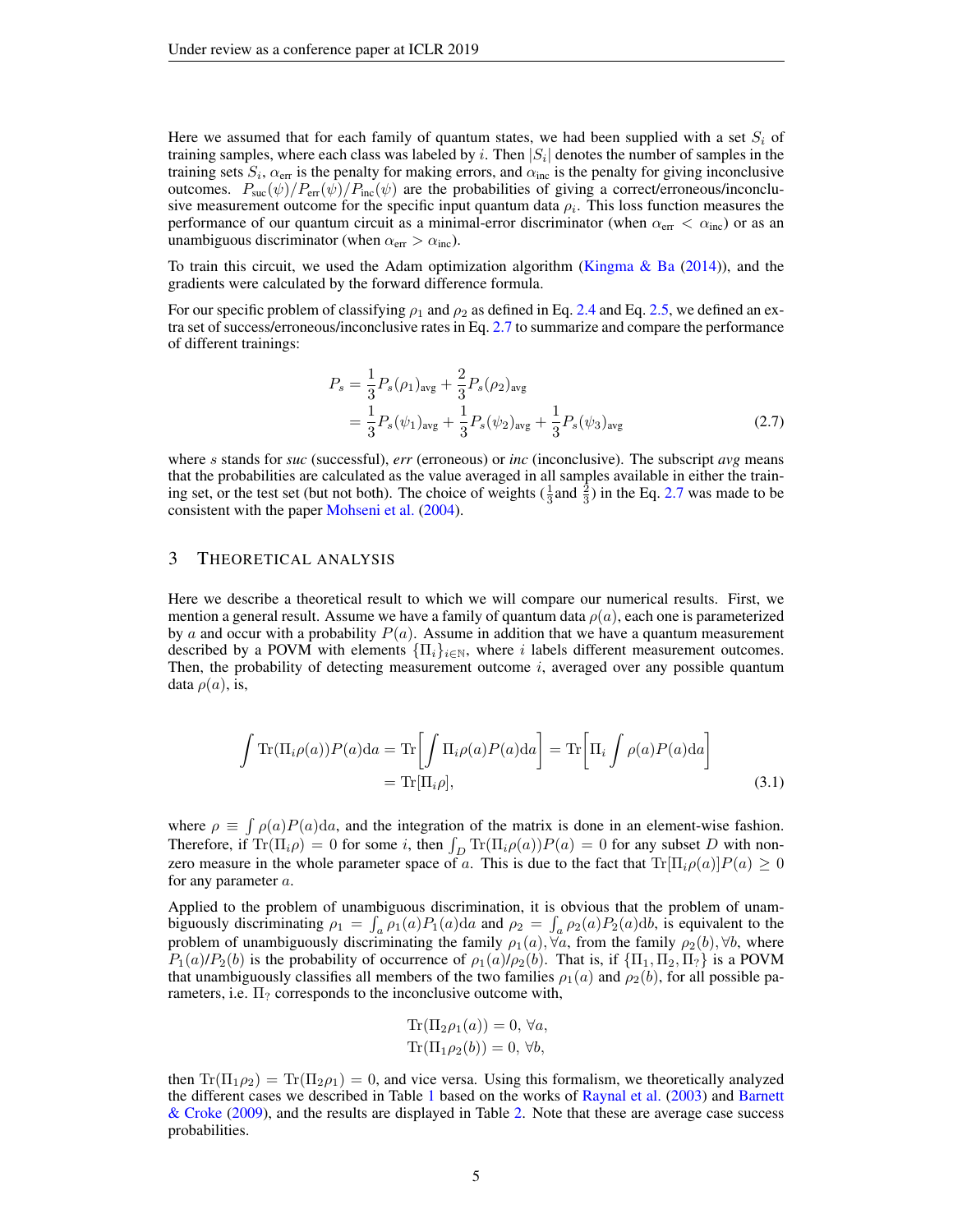|        | Family 1 $(\rho_1)$ | Family 2 $(\rho_2)$            | $P_{\rm suc}$ |
|--------|---------------------|--------------------------------|---------------|
| Case 1 | $a\in[0,1]$         | $b\in[0,1]$                    | 0.67          |
| Case 2 | $a \approx 0.25$    | $b \approx \frac{1}{\sqrt{2}}$ | 0.64          |
| Case 3 | $a \approx 0.25$    | $b \in [0, 1]$                 | 0.76          |
| Case 4 | $a \in [0,1]$       | $b \approx \frac{1}{\sqrt{2}}$ | 0.55          |

<span id="page-5-0"></span>Table 2: A summary of maximal success rate when the error rate is exactly 0 for different test cases we have classified in this work. They were calculated using Eq. [2.7](#page-4-0) and obtained theoretically using methods mentioned in Section [3.](#page-4-1)

# 4 NUMERICAL RESULTS ON SIMULATED QUANTUM COMPUTERS

In this work, we aim to train a universal discriminator to discriminate different families of quantum data. Here, we presented the results of training the universal discriminator to discriminate different distributions summarized in Table [1](#page-3-0) on a simulated quantum computer. To balance between eliminating the error rate  $(P_{\text{err}})$  while minimizing the inconclusive rate  $(P_{\text{inc}})$ , we used a specific training strategy described in the following. We first prioritized a smaller inconclusive rate by starting with a zero penalty for erroneous outcomes ( $\alpha_{\text{inc}} > \alpha_{\text{err}} = 0$ ), and then increased the  $\alpha_{\text{err}}$  in a stepwise manner until a certain objective error rate is achieved. Similar optimization procedures have been used in the context of variational auto-encoders both in classical machine learning [\(Sønderby](#page-11-5) [et al.](#page-11-5) [\(2016\)](#page-11-5)), and in quantum machine learning applications [\(Rocchetto et al.](#page-10-10) [\(2017\)](#page-10-10)). Using this scheme, we trained our circuit to unambiguously discriminate the two families of quantum states and observed a convergence towards the theoretical success rates obtained in Section [3](#page-4-1) with increasing amount of data used to train the discriminator . Notably, we did not observe any signs of overfitting despite the varying size of the training dataset (Figure [1](#page-6-0) a).

#### 4.1 TRADE-OFF BETWEEN THE ERROR RATE AND THE INCONCLUSIVE RATE

In another test, we showed that our model is able to obtain a much higher success rate  $(P_{\text{succ}})$  if we allow a slightly higher error rate compared with previous results during the trainings. This hints at a trade-off between the error rate  $(P_{err})$  and the inconclusive rate  $(P_{inc})$  which can be utilized in real-world applications.

Specifically, for the dataset "Case 4" in Table [1](#page-3-0) we fixed the two penalties,  $\alpha_{\rm err}$  and  $\alpha_{\rm inc}$ , during the training and observed a gradual transition from unambiguous-like classification (characterized by a near-zero error probability) to minimal-error-like classification (characterized by the near-zero inconclusiveness) when we used varying penalties (Figure [2](#page-7-0) a-c) throughout the different trainings. Allowing a small error rate resulted in a much higher success rate, which has not been predicted theoretically. We note that introducing the penalty terms  $\alpha_{\rm err}$  and  $\alpha_{\rm inc}$  made the training process also more stable (Figure [2](#page-7-0) a). Therefore, the hyperparameters  $\alpha_{\text{err}}$  and  $\alpha_{\text{inc}}$  acted as a form of regularization and could be adjusted to give a higher success probability or a lower inconclusiveness rate for the final model (Figure [2\)](#page-7-0).

For all the datasets in Table [1,](#page-3-0) we achieved a much higher success rate than the theoretical case of an exactly zero error rate, with the required error rate tolerance smaller than 0.01 (Figure [3\)](#page-8-0).

## 5 LEARNING CONVERGENCE FROM ENSEMBLE MEASUREMENTS

Although we trained our circuit using probabilities which are not available on an actual quantum device, we can estimate these probabilities from repeated measurements on this quantum device. We found that when using probabilities estimated from repeated measurements of quantum states, the training process still converged in all cases. In practice, the noise introduced by the inferred probabilities could be effectively countered by increasing the number of repeated measurements, using a lowered error rate, and adjusting the step size for gradient calculation using the forward difference formula. Overall, a combination of a step size of  $0.01$ ,  $10<sup>5</sup>$  repeated measurements, and a learning rate of  $10^{-3}$  well approximated the result obtained using exact probabilities. Therefore, our study here is feasible for actual quantum devices. We leave open the actual implementation as future projects. Further discussions are deferred in Appendix [B.](#page-13-0)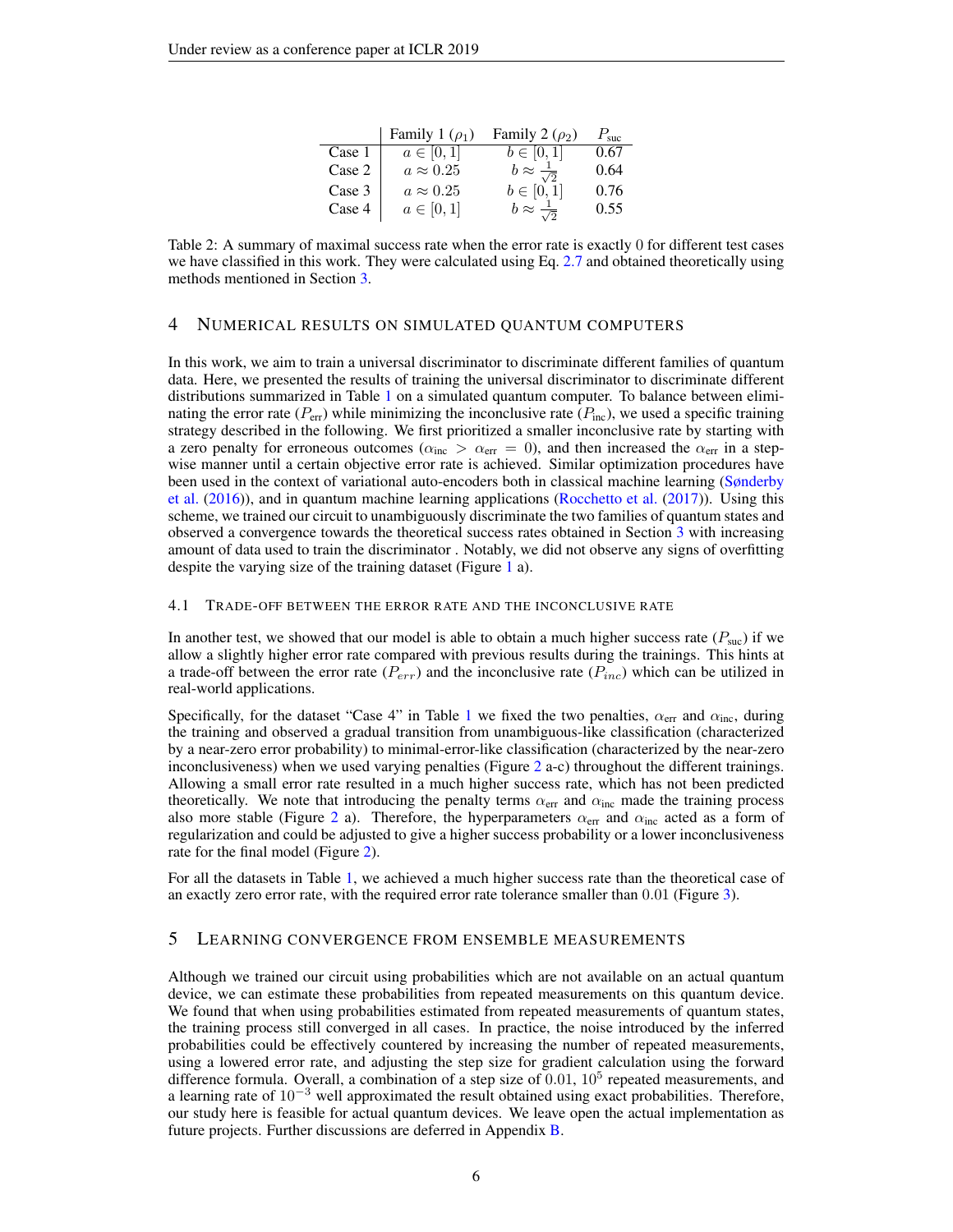

(a) The success rates converged to the theoretical result (the green dashed line in the figure) as the training data size was increased. The performance on the testing (purple line) and the validation dataset also converged with the growing data size. The abnormal deviation at the point with data size 600 for the case  $a \approx 0.25$  and  $b \approx 1/\sqrt{2}$  was due to unsuccessful optimizations.



<span id="page-6-0"></span>(b) Most of the error rate for the corresponding trainings are well below 0.0005, indicating an unambiguous discrimination was achieved.

Figure 1: Unambiguous classification of non-orthogonal quantum data sampled from different probability distributions. The data were averaged over 10 repeated trails starting with random initializations and the bars indicate the standard deviations. The training, validation and test data were sampled from the corresponding distributions. The data size indicates the size of the training and the validation set. The test data was fixed at a size of  $10<sup>4</sup>$  for each family and each distribution.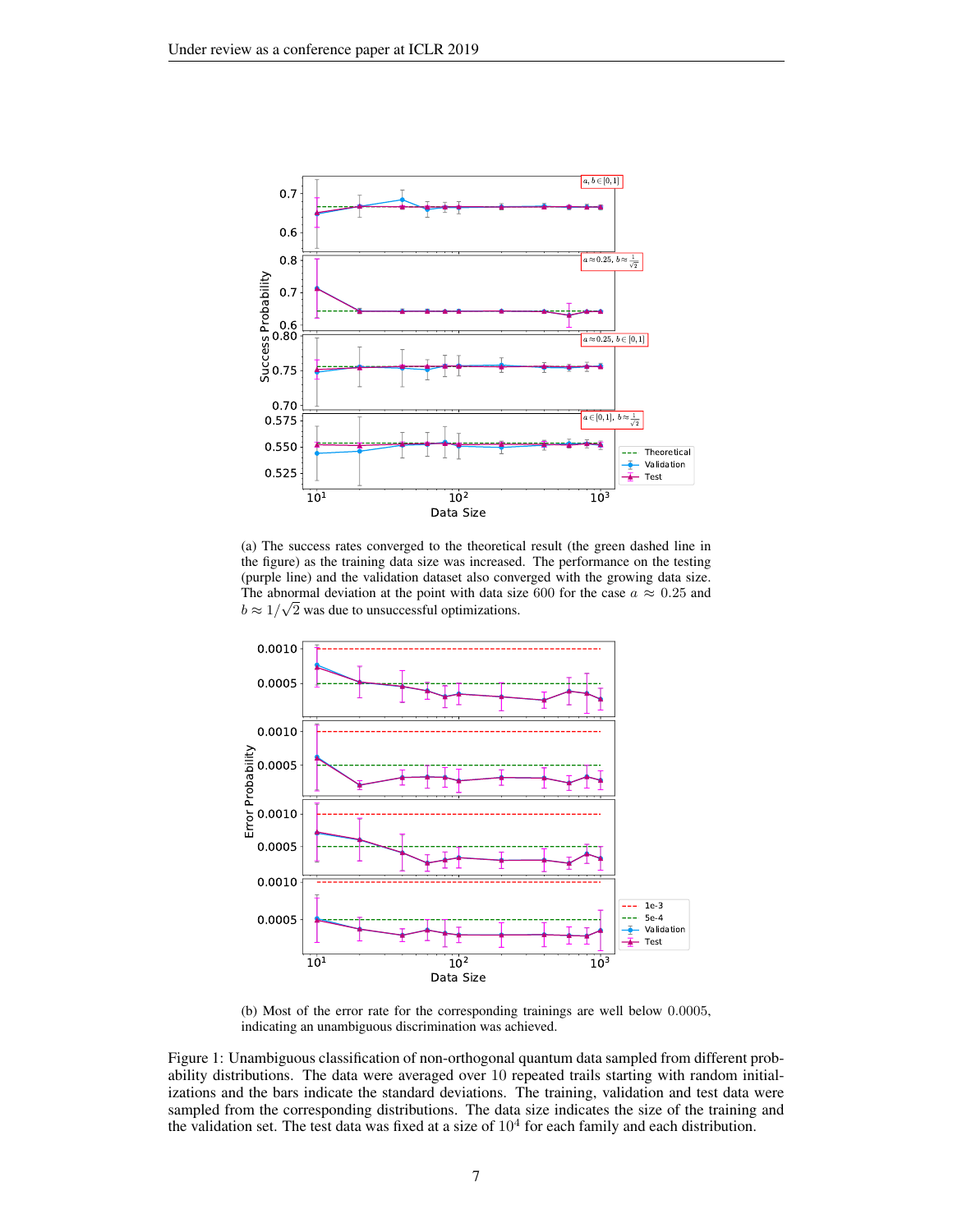

<span id="page-7-0"></span>Figure 2: With different penalties we observed a trade-off between the error rate and the inconclusive rate. Compared with the point  $\alpha_{\text{err}} = \alpha_{\text{inc}} = 0$  (bottom left corner), the added penalties improved the success probability or the inconclusiveness respectively. (a)-(c): The gradual transition from the unambiguous classification (near-zero error rate, top left corner) to a minimal error classification (near-zero inconclusiveness, bottom right corner) with changes in the error penalty  $\alpha_{\text{err}}$  and the inconclusiveness penalty  $\alpha_{\text{inc}}$ . We observed that the gain in the success rate was around 0.32 when we made a sacrifice of only 0.1 in the error rate. The data was tested on  $a \in [0,1]$ , and averaged over 50 repeated trails with random initializations. (d): Standard deviation for  $P_{\text{suc}}$ . With an increasing standard deviation (closer to the diagonal line), the result became increasingly unstable when the two penalties ( $\alpha_{\text{err}}$  and  $\alpha_{\text{inc}}$ ) are closer in value. The standard deviations for  $P_{\text{err}}$ and  $P_{\text{inc}}$  showed the same pattern as for  $P_{\text{succ}}$  (not shown).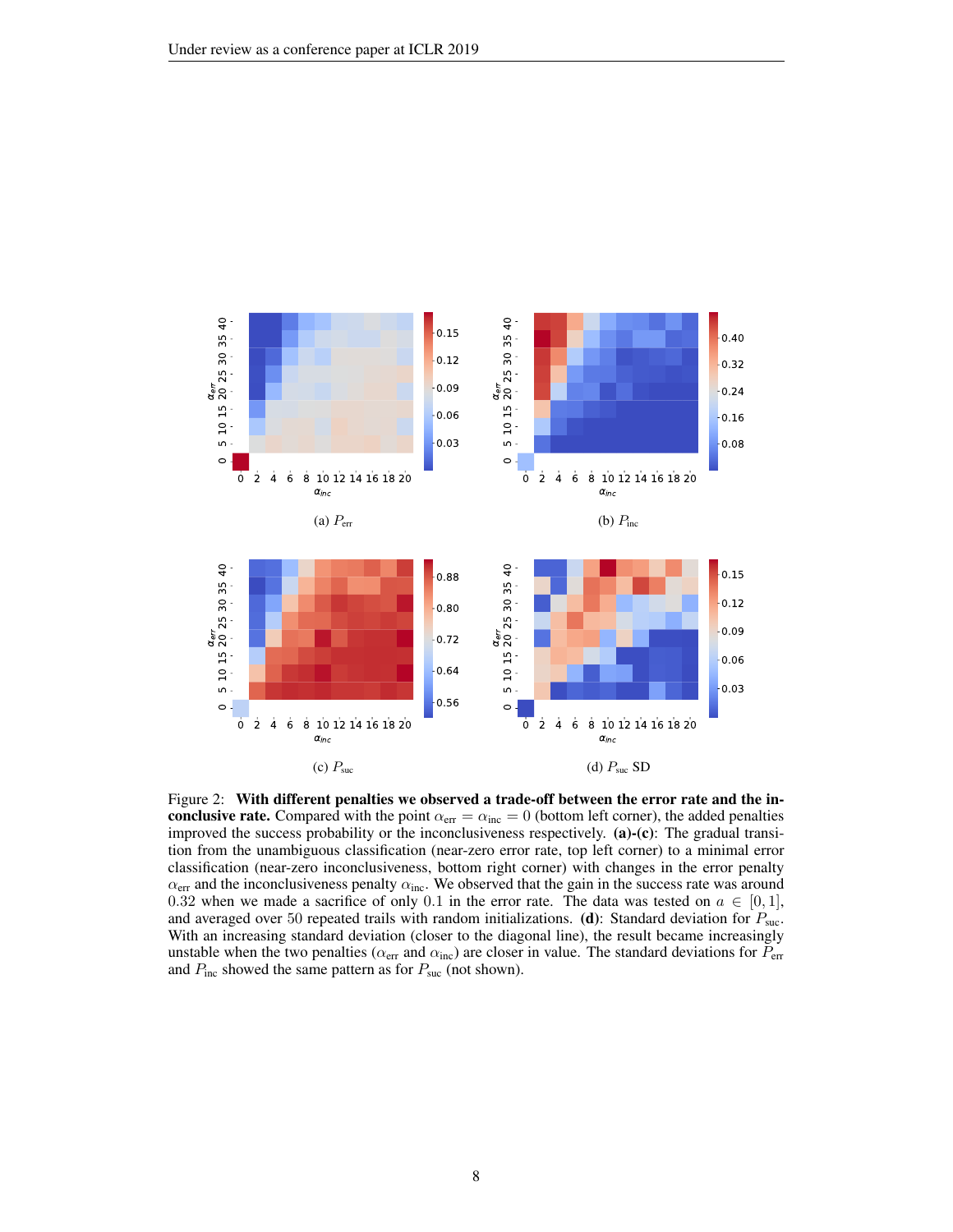

<span id="page-8-0"></span>(a) Success rate for trained circuit for classification of data

(b) The theoretical success rate when exact 0 error rate is achieved.

Figure 3: Unambiguous discrimination of data sampled from different probability distributions with higher success rate. (a) Trained quantum circuits were capable of classifying quantum data which was sampled from a variety of different mixed probability distributions for  $\rho_1(a)$  and  $\rho_2(b)$ . The classification was done in an unambiguous manner (with error rate < 0.01). (b) For comparison, we included here the theoretical result mentioned in Table [2.](#page-5-0)

# 6 CONCLUSIONS

We have developed a universal quantum circuit learning approach for the classification of quantum data. In particular, we have designed a theoretically motivated loss function and used the stochastic optimization algorithm Adam in a quantum-classical hybrid scheme to train a circuit to perform quantum state discrimination. This training process generalized well for the discrimination task on new data, i.e., states from the parameter range which have not been seen during the training process. This in particular distinguishes our work from previous results on quantum circuit learning, in particular the very recent study in [Fanizza et al.](#page-9-11) [\(2018\)](#page-9-11), which only optimizes circuits for specific inputs. Note that this prior work hence does not consider the generalization ability and hence does not treat the actual learning problem, which aims at optimization as well as generalization.

In our work, we observed a trade-off between the error rates and the inconclusive rates when we penalized them differently in the loss function. Although this experiment was done on simulated quantum computers where exact measurement probabilities are available, we showed that this optimization could be experimentally performed with repeated measurements of the quantum states. Finally, we note that the recent quantum methods for estimating the analytical gradient via variations in the unitaries [\(Mitarai et al.](#page-10-5) [\(2018\)](#page-10-5)) can be directly applied to training our circuits and therefore one can perform the optimization efficiently on near-term quantum devices.

With the progress on technologies for preservation and transportation of quantum states, we can expect many applications of a trained discriminative quantum circuits introduced here. Quantum state discrimination by itself plays a key role in quantum information processing protocols and is used in quantum cryptography [\(Bennett](#page-9-12) [\(1992b\)](#page-9-12)), quantum cloning [\(Duan & Guo](#page-9-13) [\(1998\)](#page-9-13)), quantum state separation, and entanglement concentration [\(Chefles](#page-9-14) [\(2000\)](#page-9-14)). Our work can provide improvements on these traditional areas by producing a classifier that is resilient to the statistical noise found in the actual communication. For example, we can consider an improved version of the B92 quantum key distribution protocol [\(Bennett](#page-9-5) [\(1992a\)](#page-9-5)) by including the noise-induced randomness in its two quantum keys and classify them with our discriminative circuit. Furthermore, we can consider training a discriminative quantum circuit used to construct quantum repeaters and state purification units within quantum communication networks. The training can take quantum data that have noise specific to the communication networks and therefore produces a discriminator that can recognize and filter those noise to provide better performance. Our discriminator can also be used to verify the output of other generative models, such as the quantum version of Boltzmann machines [\(Amin](#page-9-15) [et al.](#page-9-15) [\(2018\)](#page-9-15)), or generative artificial neural networks [\(Goodfellow et al.](#page-9-16) [\(2014\)](#page-9-16); [Lloyd & Weedbrook](#page-10-11) [\(2018\)](#page-10-11)).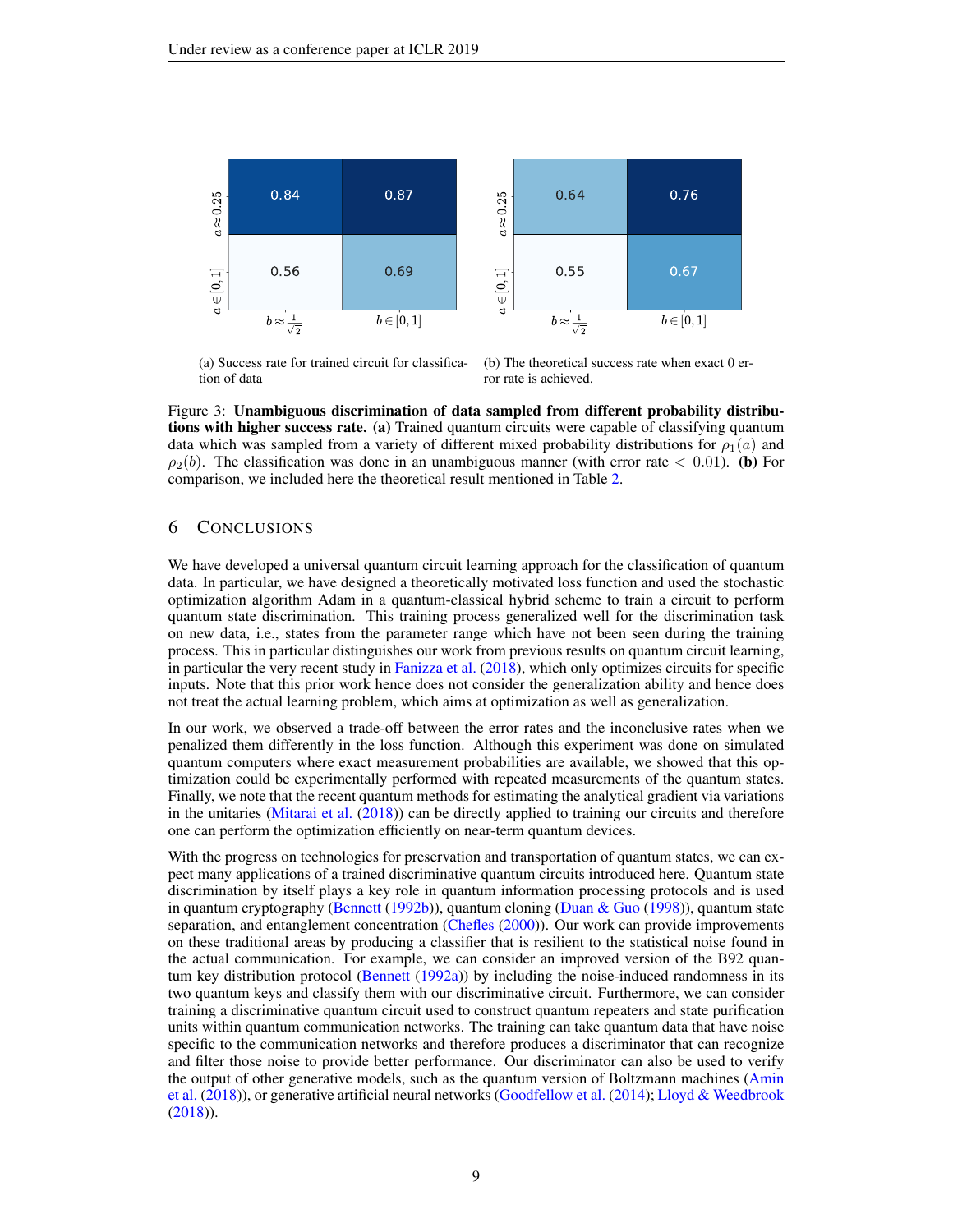## **REFERENCES**

- <span id="page-9-15"></span>Mohammad H. Amin, Evgeny Andriyash, Jason Rolfe, Bohdan Kulchytskyy, and Roger Melko. Quantum boltzmann machine. *Physical Review X*, 8(2), may 2018. doi: 10.1103/physrevx.8. 021050. URL <https://doi.org/10.1103/physrevx.8.021050>.
- <span id="page-9-8"></span>Leonardo Banchi, Nicola Pancotti, and Sougato Bose. Quantum gate learning in qubit networks: Toffoli gate without time-dependent control. *Npj Quantum Information*, 2:16019, 2016.
- <span id="page-9-6"></span>Stephen M. Barnett and Sarah Croke. Quantum state discrimination. *Advances in Optics and Photonics*, 1(2):238, apr 2009. ISSN 1943-8206. doi: 10.1364/AOP.1.000238. URL [https:](https://www.osapublishing.org/aop/abstract.cfm?uri=aop-1-2-238) [//www.osapublishing.org/aop/abstract.cfm?uri=aop-1-2-238](https://www.osapublishing.org/aop/abstract.cfm?uri=aop-1-2-238).
- <span id="page-9-2"></span>Shabir Barzanjeh, Saikat Guha, Christian Weedbrook, David Vitali, Jeffrey H. Shapiro, and Stefano Pirandola. Microwave quantum illumination. *Physical Review Letters*, 114(8), feb 2015. doi: 10. 1103/physrevlett.114.080503. URL [https://doi.org/10.1103/physrevlett.114.](https://doi.org/10.1103/physrevlett.114.080503) [080503](https://doi.org/10.1103/physrevlett.114.080503).
- <span id="page-9-5"></span>Charles H. Bennett. Quantum cryptography using any two nonorthogonal states. *Physical Review Letters*, 68(21):3121–3124, may 1992a. doi: 10.1103/physrevlett.68.3121. URL [https://](https://doi.org/10.1103/physrevlett.68.3121) [doi.org/10.1103/physrevlett.68.3121](https://doi.org/10.1103/physrevlett.68.3121).
- <span id="page-9-12"></span>Charles H Bennett. Quantum cryptography using any two nonorthogonal states. *Physical review letters*, 68(21):3121, 1992b.
- <span id="page-9-7"></span>Janos A Bergou. Quantum state discrimination and selected applications. ´ *Journal of Physics: Conference Series*, 84:012001, oct 2007. ISSN 1742-6596. doi: 10.1088/1742-6596/84/ 1/012001. URL [http://stacks.iop.org/1742-6596/84/i=1/a=012001?key=](http://stacks.iop.org/1742-6596/84/i=1/a=012001?key=crossref.675d05b3d19f4f2bf39356d3f466d6b1) [crossref.675d05b3d19f4f2bf39356d3f466d6b1](http://stacks.iop.org/1742-6596/84/i=1/a=012001?key=crossref.675d05b3d19f4f2bf39356d3f466d6b1).
- <span id="page-9-0"></span>Jacob Biamonte, Peter Wittek, Nicola Pancotti, Patrick Rebentrost, Nathan Wiebe, and Seth Lloyd. Quantum machine learning. *Nature*, 549(7671):195–202, sep 2017. doi: 10.1038/nature23474. URL <https://doi.org/10.1038/nature23474>.
- <span id="page-9-14"></span>Anthony Chefles. Quantum state discrimination. *Contemporary Physics*, 41(6):401–424, 2000.
- <span id="page-9-1"></span>Carlo Ciliberto, Mark Herbster, Alessandro Davide Ialongo, Massimiliano Pontil, Andrea Rocchetto, Simone Severini, and Leonard Wossnig. Quantum machine learning: a classical perspective. *Proc. R. Soc. A*, 474(2209):20170551, 2018.
- <span id="page-9-4"></span>Iris Cong, Soonwon Choi, and Mikhail D. Lukin. Quantum convolutional neural networks, 2018.
- <span id="page-9-3"></span>C. L. Degen, F. Reinhard, and P. Cappellaro. Quantum sensing. *Reviews of Modern Physics*, 89 (3), jul 2017. doi: 10.1103/revmodphys.89.035002. URL [https://doi.org/10.1103/](https://doi.org/10.1103/revmodphys.89.035002) [revmodphys.89.035002](https://doi.org/10.1103/revmodphys.89.035002).
- <span id="page-9-13"></span>Lu-Ming Duan and Guang-Can Guo. Probabilistic cloning and identification of linearly independent quantum states. *Physical review letters*, 80(22):4999, 1998.
- <span id="page-9-11"></span>Marco Fanizza, Andrea Mari, and Vittorio Giovannetti. Optimal universal learning machines for quantum state discrimination. *arXiv preprint arXiv:1805.03477*, 2018.
- <span id="page-9-9"></span>Edward Farhi and Hartmut Neven. Classification with quantum neural networks on near term processors. *arXiv preprint arXiv:1802.06002*, 2018.
- <span id="page-9-16"></span>Ian Goodfellow, Jean Pouget-Abadie, Mehdi Mirza, Bing Xu, David Warde-Farley, Sherjil Ozair, Aaron Courville, and Yoshua Bengio. Generative adversarial nets. In *Advances in neural information processing systems*, pp. 2672–2680, 2014.
- <span id="page-9-10"></span>Edward Grant, Marcello Benedetti, Shuxiang Cao, Andrew Hallam, Joshua Lockhart, Vid Stojevic, Andrew G Green, and Simone Severini. Hierarchical quantum classifiers. *arXiv preprint arXiv:1804.03680*, 2018.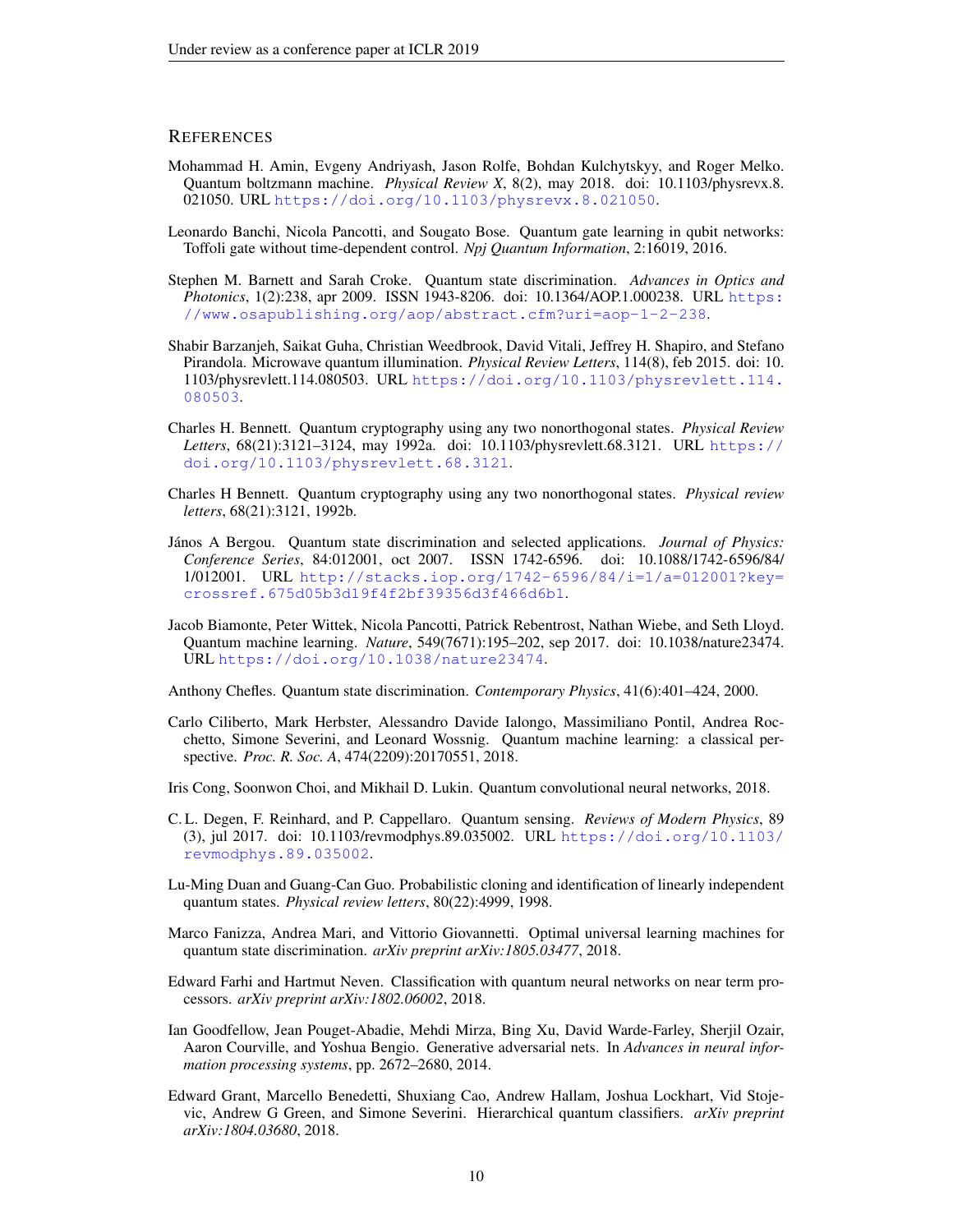- <span id="page-10-4"></span>Luca Innocenti, Leonardo Banchi, Alessandro Ferraro, Sougato Bose, and Mauro Paternostro. Supervised learning of time-independent hamiltonians for gate design. *arXiv preprint arXiv:1803.07119*, 2018.
- <span id="page-10-12"></span>Raban Iten, Roger Colbeck, Ivan Kukuljan, Jonathan Home, and Matthias Christandl. Quantum Circuits for Isometries. *Physical Review A - Atomic, Molecular, and Optical Physics*, jan 2015. doi: 10.1103/PhysRevA.93.032318. URL [http://arxiv.org/abs/1501.06911http:](http://arxiv.org/abs/1501.06911 http://dx.doi.org/10.1103/PhysRevA.93.032318) [//dx.doi.org/10.1103/PhysRevA.93.032318](http://arxiv.org/abs/1501.06911 http://dx.doi.org/10.1103/PhysRevA.93.032318).
- <span id="page-10-13"></span>Raban Iten, Roger Colbeck, and Matthias Christandl. Quantum Circuits for Quantum Channels. *Physical Review A - Atomic, Molecular, and Optical Physics*, 93 (3):052316, sep 2016. ISSN 24699934. doi: 10.1103/PhysRevA.95.052316. URL [http://arxiv.org/abs/1609.08103{%}0Ahttp://link.aps.org/doi/](http://arxiv.org/abs/1609.08103{%}0Ahttp://link.aps.org/doi/10.1103/PhysRevA.95.052316 http://arxiv.org/abs/1609.08103 http://dx.doi.org/10.1103/PhysRevA.95.052316) [10.1103/PhysRevA.95.052316http://arxiv.org/abs/1609.08103http:](http://arxiv.org/abs/1609.08103{%}0Ahttp://link.aps.org/doi/10.1103/PhysRevA.95.052316 http://arxiv.org/abs/1609.08103 http://dx.doi.org/10.1103/PhysRevA.95.052316) [//dx.doi.org/10.1103/PhysRevA.95.052316](http://arxiv.org/abs/1609.08103{%}0Ahttp://link.aps.org/doi/10.1103/PhysRevA.95.052316 http://arxiv.org/abs/1609.08103 http://dx.doi.org/10.1103/PhysRevA.95.052316).
- <span id="page-10-1"></span>Torsten Karzig, Christina Knapp, Roman M. Lutchyn, Parsa Bonderson, Matthew B. Hastings, Chetan Nayak, Jason Alicea, Karsten Flensberg, Stephan Plugge, Yuval Oreg, Charles M. Marcus, and Michael H. Freedman. Scalable designs for quasiparticle-poisoning-protected topological quantum computation with majorana zero modes. *Physical Review B*, 95(23), jun 2017. doi: 10. 1103/physrevb.95.235305. URL <https://doi.org/10.1103/physrevb.95.235305>.
- <span id="page-10-2"></span>H. J. Kimble. The quantum internet. *Nature*, 453(7198):1023–1030, jun 2008. doi: 10.1038/ nature07127. URL <https://doi.org/10.1038/nature07127>.
- <span id="page-10-8"></span>Diederik P. Kingma and Jimmy Ba. Adam: A Method for Stochastic Optimization. dec 2014. URL <http://arxiv.org/abs/1412.6980>.
- <span id="page-10-6"></span>Ying Li and Simon C Benjamin. Efficient variational quantum simulator incorporating active error minimization. *Physical Review X*, 7(2):021050, 2017.
- <span id="page-10-11"></span>Seth Lloyd and Christian Weedbrook. Quantum generative adversarial learning. *Physical Review Letters*, 121(4), jul 2018. doi: 10.1103/physrevlett.121.040502. URL [https://doi.org/](https://doi.org/10.1103/physrevlett.121.040502) [10.1103/physrevlett.121.040502](https://doi.org/10.1103/physrevlett.121.040502).
- <span id="page-10-5"></span>Kosuke Mitarai, Makoto Negoro, Masahiro Kitagawa, and Keisuke Fujii. Quantum circuit learning. *arXiv preprint arXiv:1803.00745*, 2018.
- <span id="page-10-7"></span>Masoud Mohseni, Aephraim M. Steinberg, and János A. Bergou. Optical Realization of Optimal Unambiguous Discrimination for Pure and Mixed Quantum States. *Physical Review Letters*, 93 (20):200403, nov 2004. ISSN 0031-9007. doi: 10.1103/PhysRevLett.93.200403. URL [https:](https://link.aps.org/doi/10.1103/PhysRevLett.93.200403) [//link.aps.org/doi/10.1103/PhysRevLett.93.200403](https://link.aps.org/doi/10.1103/PhysRevLett.93.200403).
- <span id="page-10-0"></span>Xiao-Liang Qi and Shou-Cheng Zhang. Topological insulators and superconductors. *Reviews of Modern Physics*, 83(4):1057–1110, oct 2011. doi: 10.1103/revmodphys.83.1057. URL [https:](https://doi.org/10.1103/revmodphys.83.1057) [//doi.org/10.1103/revmodphys.83.1057](https://doi.org/10.1103/revmodphys.83.1057).
- <span id="page-10-9"></span>Philippe Raynal, Norbert Lütkenhaus, and Steven J. van Enk. Reduction theorems for optimal unambiguous state discrimination of density matrices. *Phys. Rev. A*, 68:022308, Aug 2003. doi: 10.1103/PhysRevA.68.022308. URL [https://link.aps.org/doi/10.](https://link.aps.org/doi/10.1103/PhysRevA.68.022308) [1103/PhysRevA.68.022308](https://link.aps.org/doi/10.1103/PhysRevA.68.022308).
- <span id="page-10-3"></span>Ji-Gang Ren, Ping Xu, Hai-Lin Yong, Liang Zhang, Sheng-Kai Liao, Juan Yin, Wei-Yue Liu, Wen-Qi Cai, Meng Yang, Li Li, Kui-Xing Yang, Xuan Han, Yong-Qiang Yao, Ji Li, Hai-Yan Wu, Song Wan, Lei Liu, Ding-Quan Liu, Yao-Wu Kuang, Zhi-Ping He, Peng Shang, Cheng Guo, Ru-Hua Zheng, Kai Tian, Zhen-Cai Zhu, Nai-Le Liu, Chao-Yang Lu, Rong Shu, Yu-Ao Chen, Cheng-Zhi Peng, Jian-Yu Wang, and Jian-Wei Pan. Ground-to-satellite quantum teleportation. *Nature*, 549 (7670):70–73, aug 2017. doi: 10.1038/nature23675. URL [https://doi.org/10.1038/](https://doi.org/10.1038/nature23675) [nature23675](https://doi.org/10.1038/nature23675).
- <span id="page-10-10"></span>Andrea Rocchetto, Edward Grant, Sergii Strelchuk, Giuseppe Carleo, and Simone Severini. Learning hard quantum distributions with variational autoencoders. 2017. doi: 10.1038/ s41534-018-0077-z.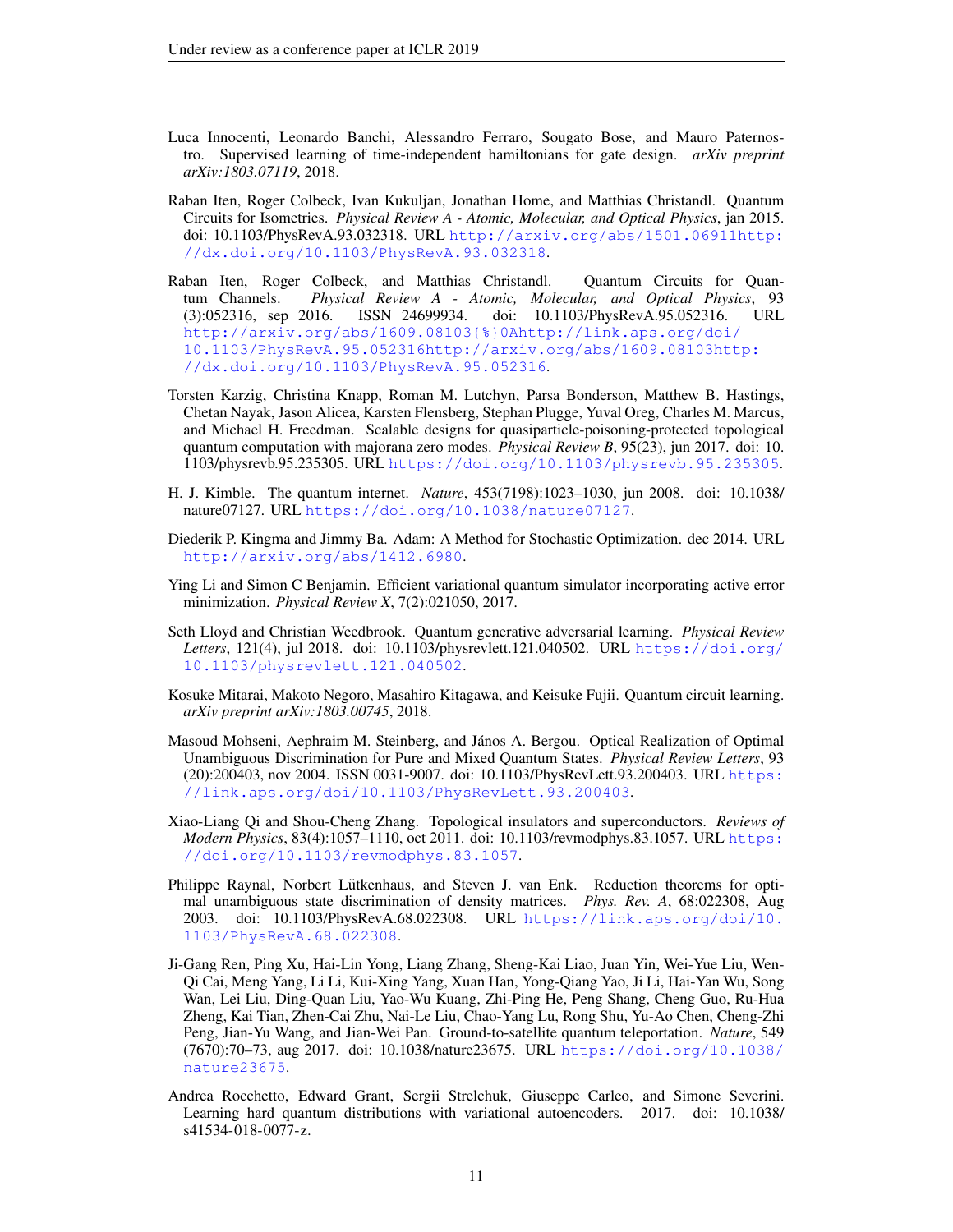- <span id="page-11-2"></span>Jonathan Romero, Jonathan P Olson, and Alan Aspuru-Guzik. Quantum autoencoders for efficient compression of quantum data. *Quantum Science and Technology*, 2(4):045001, 2017.
- <span id="page-11-0"></span>Gernot Schaller and Ralf Schützhold. Quantum algorithm for optical-template recognition with noise filtering. *Physical Review A*, 74(1), jul 2006. doi: 10.1103/physreva.74.012303. URL <https://doi.org/10.1103/physreva.74.012303>.
- <span id="page-11-4"></span>Maria Schuld, Alex Bocharov, Krysta Svore, and Nathan Wiebe. Circuit-centric quantum classifiers. *arXiv preprint arXiv:1804.00633*, 2018.
- <span id="page-11-7"></span>Vivek V. Shende, Igor L. Markov, and Stephen S. Bullock. Smaller two-qubit circuits for quantum communication and computation. *Proceedings - Design, Automation and Test in Europe Conference and Exhibition*, 2:980–985, 2004. ISSN 1530-1591. doi: 10.1109/DATE.2004.1269020.
- <span id="page-11-6"></span>Vivek V. Shende, Stephen S. Bullock, and Igor L. Markov. Synthesis of Quantum Logic Circuits. *Ieee Transactions on Computer-Aided Design of Integrated Circuits and Systems*, pp. 18, 2006. ISSN 0278-0070. doi: 10.1109/TCAD.2005.855930. URL [http://arxiv.org/abs/](http://arxiv.org/abs/quant-ph/0406176) [quant-ph/0406176](http://arxiv.org/abs/quant-ph/0406176).
- <span id="page-11-5"></span>Casper Kaae Sønderby, Tapani Raiko, Lars Maaløe, Søren Kaae Sønderby, and Ole Winther. Ladder variational autoencoders, 2016.
- <span id="page-11-3"></span>Guillaume Verdon, Michael Broughton, and Jacob Biamonte. A quantum algorithm to train neural networks using low-depth circuits. *arXiv preprint arXiv:1712.05304*, 2017.
- <span id="page-11-1"></span>Kwok Ho Wan, Oscar Dahlsten, Hlér Kristjánsson, Robert Gardner, and MS Kim. Quantum generalisation of feedforward neural networks. *npj Quantum Information*, 3(1):36, 2017.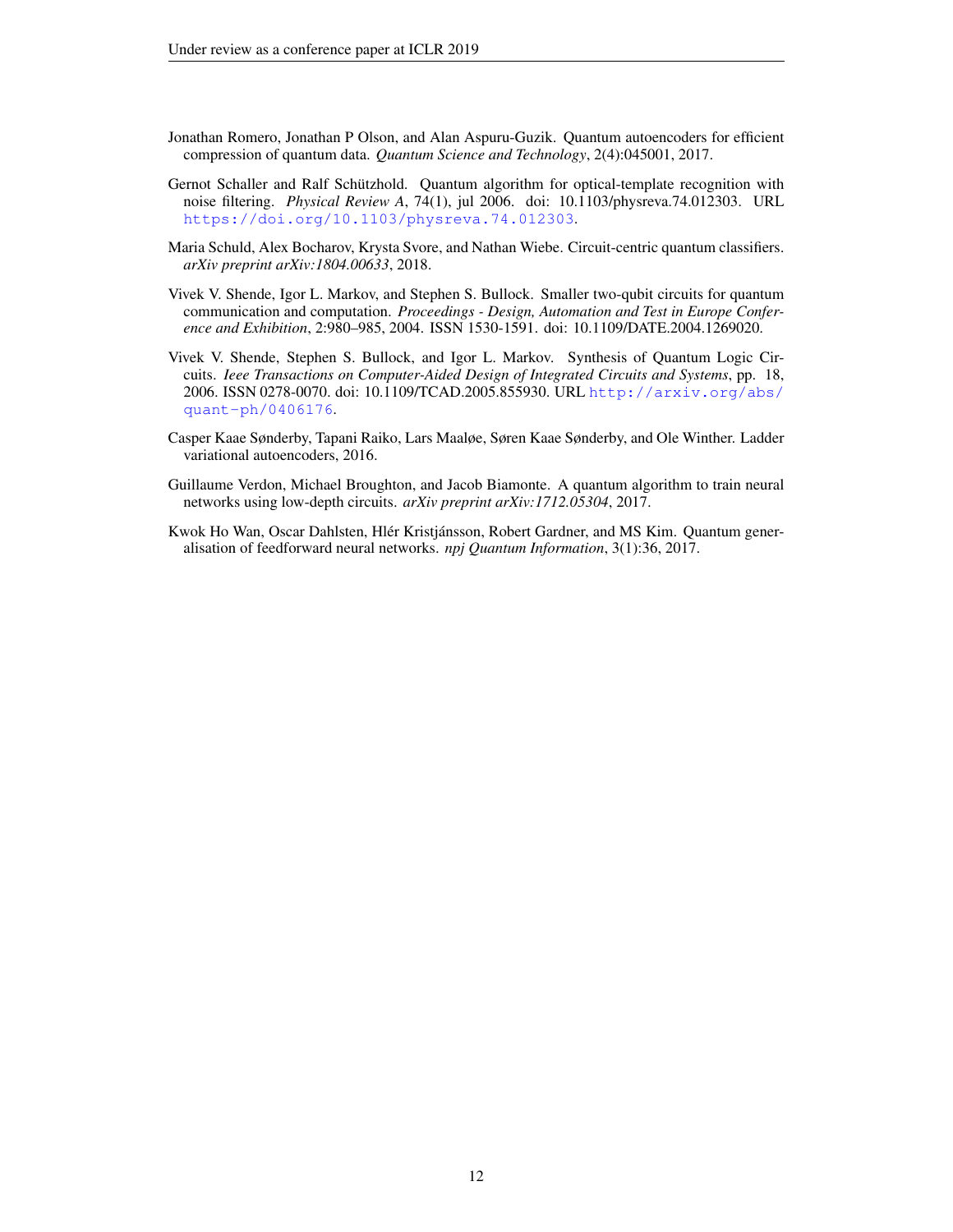# <span id="page-12-0"></span>A QUANTUM CIRCUITS FOR POVM

This section describes the parametrization of the circuit capable of performing any quantum measurement on 2 qubit inputs with 4 possible measurement outcomes. This circuit could be represented by the following circuit diagram:

<span id="page-12-1"></span>

#### A.1 COSINE-SINE DECOMPOSITION

Here we mention the cosine-sine decomposition of unitary matrices, which will be frequently used in the following sections. For every unitary matrix  $U \in \mathbb{C}^{2^n \times 2^n}$ , it can be decomposed as:

$$
U_n = \begin{pmatrix} A_0 & 0 \\ 0 & A_1 \end{pmatrix} \begin{pmatrix} C & -S \\ S & C \end{pmatrix} \begin{pmatrix} B_0 & 0 \\ 0 & B_1 \end{pmatrix}
$$
 (A.2)

where  $A_0, A_1, B_0, B_1$  are unitary matrices of size  $2^{n-1} \times 2^{n-1}$ , C and S are real diagonal matrices of size  $2^{n-1} \times 2^{n-1}$  satisfying  $C^2 + S^2 = \mathbb{1}$ . It can be written in the following circuit equivalence diagram:

$$
n-1 \quad \overline{\bigcup_{n-1} U_n} = \overline{\bigcup_{n-1} U_{n-1}} \overline{\bigcup_{n-1} U_{n-1}} \tag{A.3}
$$

Here a box  $\Gamma$  represents the control part of a uniformly controlled gate, see section IV of [Iten et al.](#page-10-12) [\(2015\)](#page-10-12) for details. In the circuit in Fig. [A.1,](#page-12-1) the first qubit is initiated to be  $|0\rangle$ , so we have:

$$
\begin{array}{c}\n\vert 0 \rangle \\
\hline\nn-1 \end{array}\n\leftarrow U_n \qquad \qquad \overline{\qquad \qquad } = \overline{\qquad \qquad } \begin{array}{c}\n\hline \\
\hline\nL_{n-1} \\
\hline\n\end{array}\n\right\}
$$
\n
$$
(A.4)
$$

#### A.2 DECOMPOSITION OF CIRCUIT IN FIG. [A.1](#page-12-1)

For a general measurement giving at most 4 measurement outcomes, we have the following circuit representation:



The first V could be decomposed using the circuit equivalence on page 5 of [Iten et al.](#page-10-13) [\(2016\)](#page-10-13) into:



where the  $R$  gate does not act on the second qubit. Applying the cosine-sine decomposition gives:

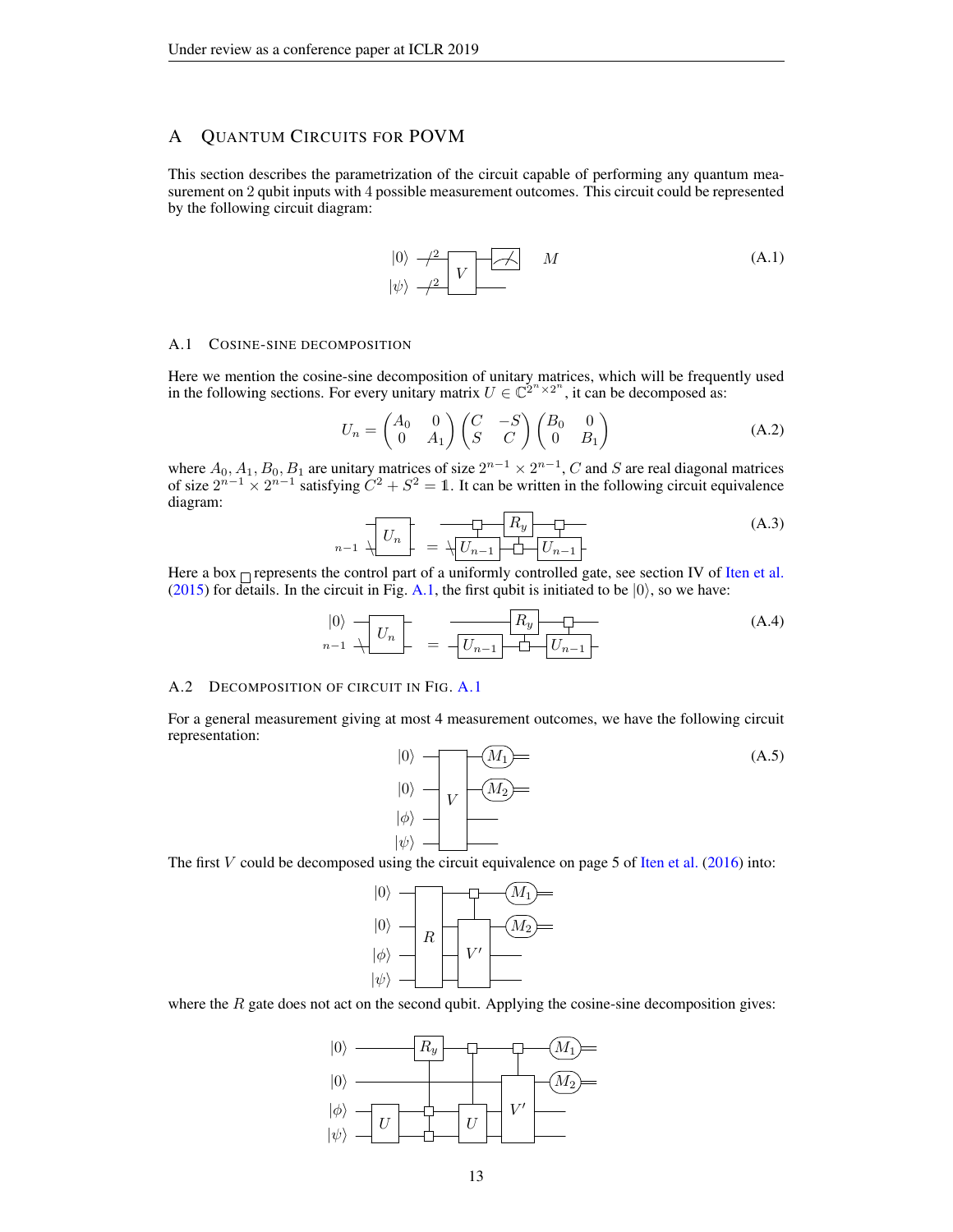The uniformly controlled  $V'$  and  $U$  can be merged and put after the measurement of  $M_1$  as:



The first line of the circuit could be merged with the second line as follows:



And then we can apply the cosine-sine decomposition to  $V''$ . Throwing away the last gate on the third and the fourth qubits, we obtain:



(A.6)

The uniformly-controlled rotations and the remaining two-qubit unitary gates could be easily parametrised by CNOTs and single qubit rotations. For example, see [Shende et al.](#page-11-6) [\(2006\)](#page-11-6) and [Shende et al.](#page-11-7) [\(2004\)](#page-11-7).

#### <span id="page-13-0"></span>B LEARNING CONVERGENCE FROM ENSEMBLE MEASUREMENTS

Here we simulate the process that a classical-quantum hybrid scheme would implement utilizing a quantum device and analyse its performance. These numerical simulations can in principle be validated in a physical experiment, where the measurement outcomes are used to infer the different probabilities for the cost function. To have a good estimation of the probabilities, and hence the cost function, one has to make repeated measurements to train the model, and we note that in particular better methods to evaluate the analytical gradient are available on a shallow quantum device [\(Mitarai et al.](#page-10-5) [\(2018\)](#page-10-5)). We first give a brief discussion of the estimated number of repeated measurements which are required to approximate the gradient. This follows the treatment of [Farhi](#page-9-9) [& Neven](#page-9-9) [\(2018\)](#page-9-9)[Section 3]. Since the gradients are calculated using the forward difference formula:

$$
\frac{df}{dx}(x) = \frac{f(x+\varepsilon) - f(x)}{\varepsilon} + O(\varepsilon)
$$
\n(B.1)

The error in the calculation of f must be at most of the order of  $O(\varepsilon^2)$ , in order to prevent dominating the total error. To achieve this ideally with a 99% probability, one requires the number of repeated measurement to be of the order  $\frac{1}{(\epsilon^2)^2} = \frac{1}{\epsilon^4}$  $\frac{1}{(\epsilon^2)^2} = \frac{1}{\epsilon^4}$  $\frac{1}{(\epsilon^2)^2} = \frac{1}{\epsilon^4}$ .<sup>1</sup> For example, when  $\epsilon = 10^{-3}$ , the ideal number of repetitions is given by  $10^{12}$ .

In practice, we do not use  $\frac{1}{\epsilon^4}$  measurements, since the Adam optimization algorithm is designed with the noise of the cost function taken into account. To give an estimate of the number of repeated measurements which are required for the convergence of the optimization process, we performed two numerical experiments. We first looked at the case when the number of repeated measurements

<span id="page-13-1"></span><sup>&</sup>lt;sup>1</sup> This assumes that the cost function follows a normal distribution with variance of the order  $\frac{1}{\sqrt{N}}$ , where N is the number of measurements made in reach run in order to calculate the cost function.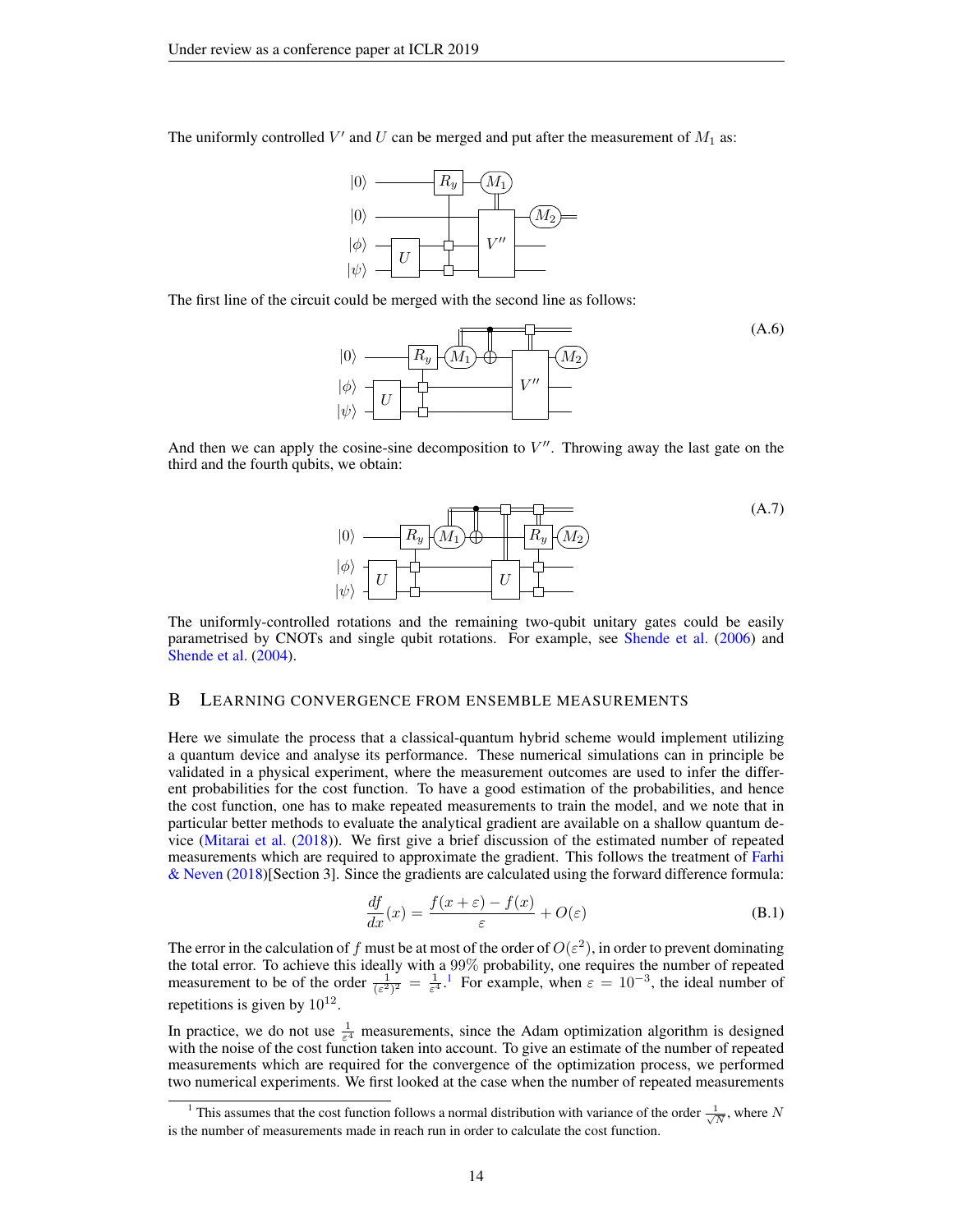

<span id="page-14-0"></span>Figure 4: The cost function after 5000 iterations. The result obtained using exact probabilities is shown by the horizontal dashed line. For a smaller step size  $(\varepsilon)$  for gradient calculations, we found that more repetitions were required to give a consistent result. However, a combination of  $\varepsilon = 10^{-2}$  and  $10^5$  repetitions gave a result which well approximated the result obtained using exact probabilities. Here *repeat* is the number of repeated measurements that were made each time to calculate the cost function. The cost function values were averaged over 50 repeated runs of the training process, and the bars indicate the standard deviations.

was large ( $\geq 10^3$ ) and  $\varepsilon = 10^{-2}$ . We found that  $10^5$  repeated measurements for each iteration were a robust configuration for a successful convergence. Second, we used a small number of repeated measurements but varied the learning rate and increased the maximal number of iterations for Adam. Setting  $\varepsilon = 10^{-2}$  and taking only 100 repeated measurements, we observed that the optimizations were successful with a large number of iterations. In both experiments, the penalties were set to  $\alpha_{inc} = 5$  and  $\alpha_{err} = 40$ .

Large number of repetitions. Our results showed that for a fixed maximum number of iterations (5000) for Adam, a combination of  $\varepsilon = 10^{-2}$  and  $10^5$  repeated measurements gave robust results, i.e., the final cost function was close to the value obtained with the exact probabilities (with an error within  $3\%$ ) and was stable (with a relative standard deviation of  $13\%$ ). A more detailed description of the trade-off between repeated measurements and the stability of the cost function is shown in Fig. [4.](#page-14-0)

Small learning rates and high number of iterations. Our numerical experiments further showed that in the case of using a small number of repeated measurements, lowered learning rates could effectively counter the noisy brought by the insufficient sampling. Although in this case, the optimization required a large number of iterations to finish. For example, with only 100 repeated measurements, the variance of cost function  $J_1$  after 20000 iterations decreased as we lowered the learning rate (Fig[.5\(](#page-15-0)a)). We could visually observe the optimization process where the cost function  $J_1$  slowly approached the optimal value in Fig [5\(](#page-15-0)b). Here, gradient step was taken as  $\varepsilon = 10^{-2}$ .